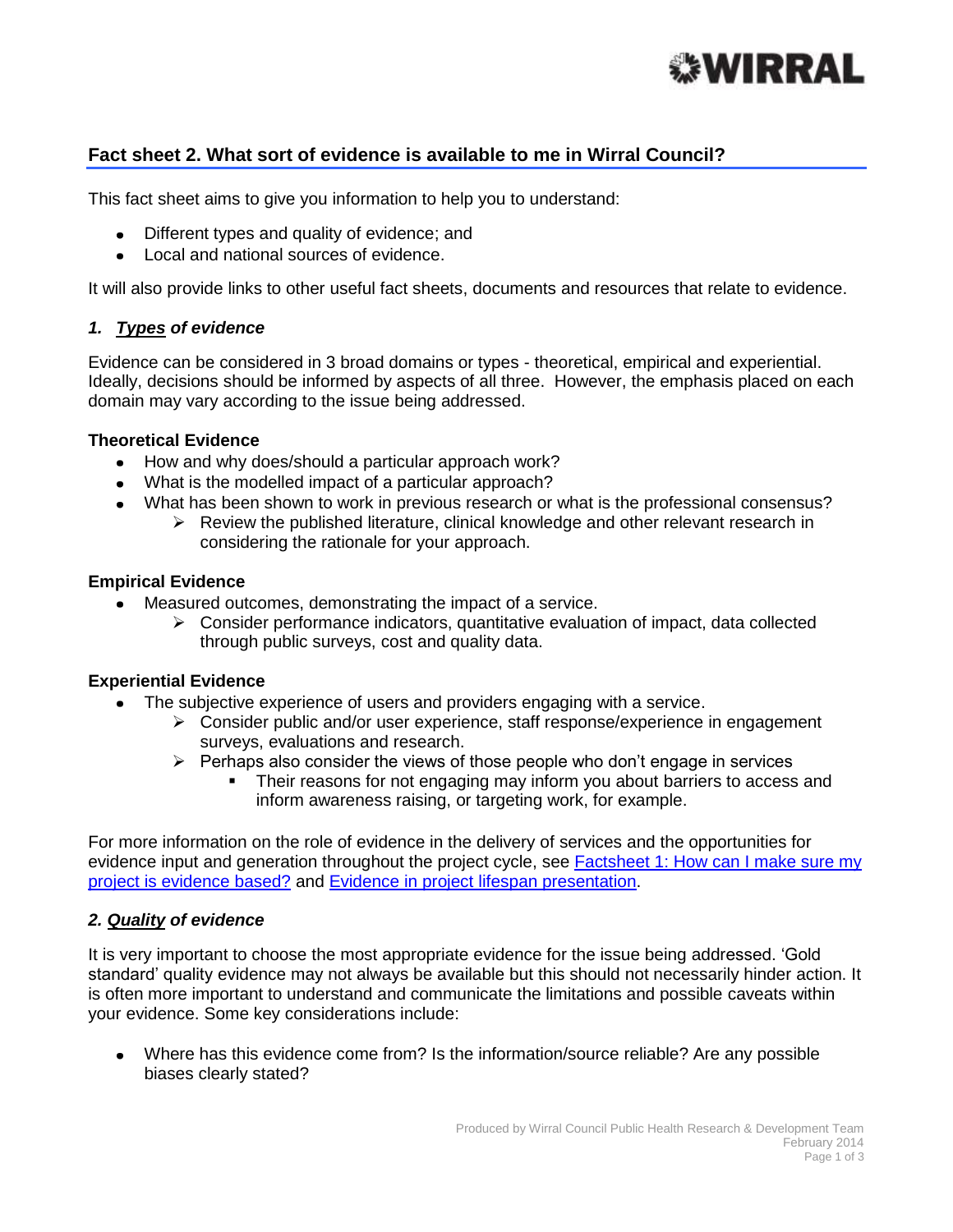- How many examples is the evidence drawn from? A single interview or a survey of 3000 people?
- If sourcing evidence from colleagues, where have they obtained their opinions from? Is their knowledge up-to-date and relevant?
- If using published documents (e.g. textbooks, scientific papers), are they up-to-date and how did the author reach their conclusion?

There is a generally accepted hierarchy of evidence, often used within the field of health but which can be applied to other areas, which categorises types of information in terms of their likely reliability. Again, the ideal is to consider a range of evidence but an understanding of reliability is important, especially where there is no clear consensus. One such hierarchy can be found on the Evidence Based Nursing Practice site: [http://www.ebnp.co.uk/The%20Hierarchy%20of%20Evidence.htm.](http://www.ebnp.co.uk/The%20Hierarchy%20of%20Evidence.htm) See also this useful [Public Health Skills Presentation on The Hierarchy of Evidence](http://info.wirral.nhs.uk/intelligencehub/howtofact-sheetsonevidence&research.html) produced in February 2014.

# *3. Sources of evidence*

There are many sources of useful, valid and reliable information that will be helpful to you when evidencing your work or proposed work. As well as gathering facts and figures relating to the need for your service, you should also think about the approach that you intend to take to deliver your service. You need to know what works.

## *Information from existing services*

At the outset, consider evidence that you may already have around you. Can you get evidence from existing services? Information from existing services may provide good evidence that there is a need for your project. Are things getting better, worse or staying the same? Look for information that can show you how things have changed over time; these trends will provide a useful context to your work. Consider performance and service data and any local evaluation reports of existing services.

## *Published evidence in your topic area*

Try to access research and evaluations of other similar projects. Many of these will have been published in scientific journals or on websites. Are there any existing evidence based guidelines (e.g. NICE guidelines)? Have there been any systematic reviews of studies (objective summaries of all information available) that might be relevant and able to shape the design of this project?

## *Stakeholder perspectives*

It is also important to include evidence from the people you will be working with – stakeholders. A local perspective is crucial to ascertain information about local gaps in services and what is known to be successful or unsuccessful in your specific context. Information could be sought through consulting with local residents/ users of a specific service or interviewing people already delivering services in the area. Your own knowledge and experience is also often a valuable source of information. As above, putting a range of information together and being aware of its relative reliability is the best approach.

## *Where can I find evidence?*

There is a wide variety of local and national sources of evidence across the three domains described, including:

 $\bullet$ The online information portal for Wirral [\(http://info.wirral.nhs.uk/\)](http://info.wirral.nhs.uk/) includes the local Joint Strategic Needs Assessment (including the demography of the Wirral population, the leading causes of ill-health and inequalities locally and the wider determinants of health). Evaluations